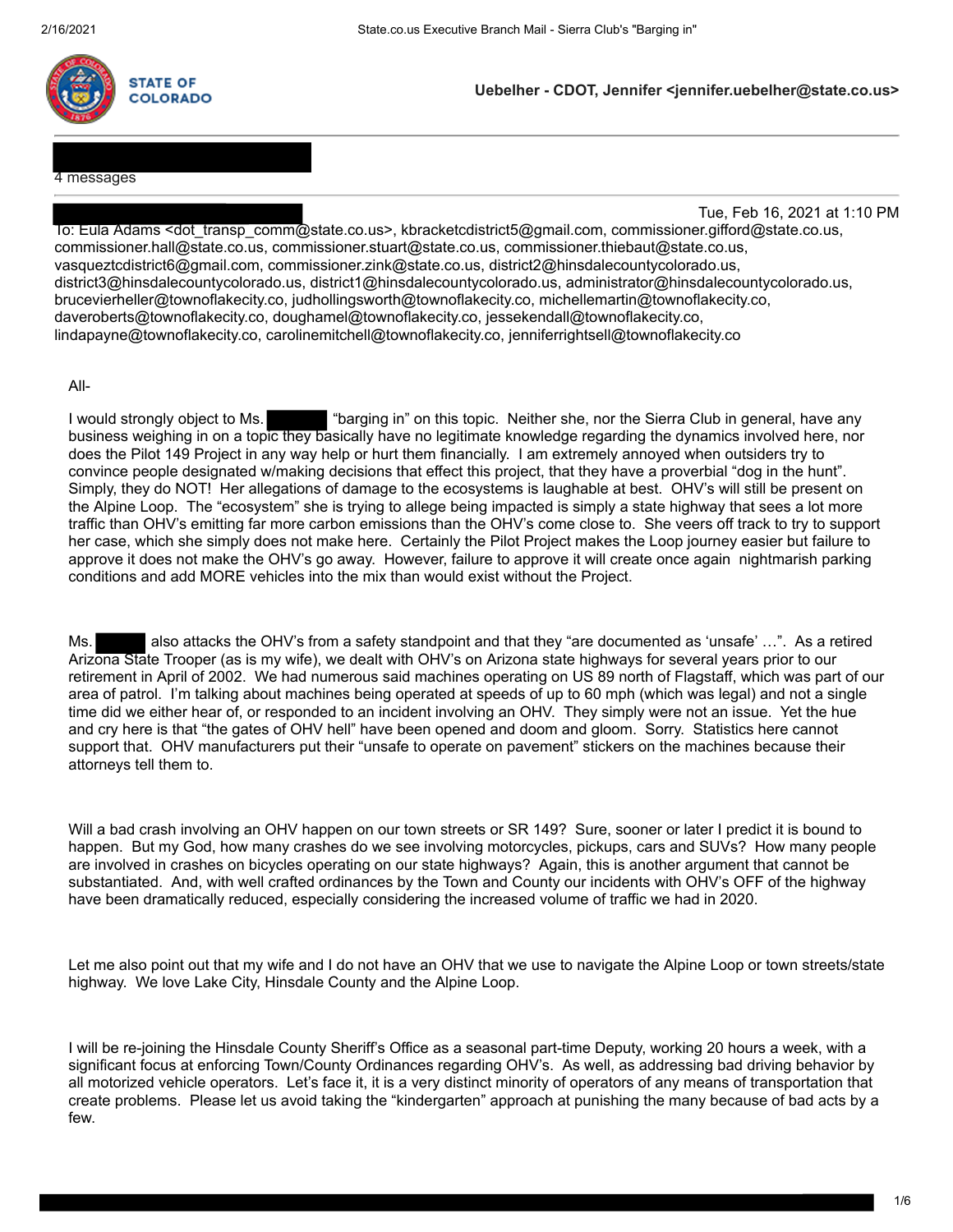2/16/2021 State.co.us Executive Branch Mail - Sierra Club's "Barging in"

I would strongly encourage the Committee to once again approve this highly successful Project.

Respectfully submitted,

Ronald

Hinsdale County Retired Sheriff **12 years service** 12 years service

AZ DPS – Highway Patrol Bureau Retired Trooper #2048 28+ years service

\*My comments are my own and are not necessarily the views or position of any organization I may be affiliated with.

**From: Sent:** Tuesday, February 16, 2021 6:51 AM **To:** Ron **Subject:** Fw: CO149 Pilot Project

----- Forwarded Message -----

From:

To: 'Eula Adams' <[dot\\_transp\\_comm@state.co.us](mailto:dot_transp_comm@state.co.us)>; 'Gary Beedy' <dot\_transp\_comm@state.co.us>; "[kbracketcdistrict5@gmail.com](mailto:kbracketcdistrict5@gmail.com)" <[kbracketcdistrict5@gmail.com](mailto:kbracketcdistrict5@gmail.com)>; "[commissioner.gifford@state.co.us](mailto:commissioner.gifford@state.co.us)" <[commissioner.gifford@state.co.us](mailto:commissioner.gifford@state.co.us)>; "[commissioner.hall@state.co.us](mailto:commissioner.hall@state.co.us)" <[commissioner.hall@state.co.us](mailto:commissioner.hall@state.co.us)>; "[dot\\_transp\\_comm@state.co.us](mailto:dot_transp_comm@state.co.us)" <[dot\\_transp\\_comm@state.co.us](mailto:dot_transp_comm@state.co.us)>; "[commissioner.stuart@state.co.us](mailto:commissioner.stuart@state.co.us)" <[commissioner.stuart@state.co.us](mailto:commissioner.stuart@state.co.us)>; "[commissioner.thiebaut@state.co.us](mailto:commissioner.thiebaut@state.co.us)" <[commissioner.thiebaut@state.co.us](mailto:commissioner.thiebaut@state.co.us)>; "[vasqueztcdistrict6@gmail.com](mailto:vasqueztcdistrict6@gmail.com)" <[vasqueztcdistrict6@gmail.com](mailto:vasqueztcdistrict6@gmail.com)>; "[commissioner.zink@state.co.us](mailto:commissioner.zink@state.co.us)" <[commissioner.zink@state.co.us](mailto:commissioner.zink@state.co.us)>; "[district2@hinsdalecountycolorado.us](mailto:district2@hinsdalecountycolorado.us)" <[district2@hinsdalecountycolorado.us](mailto:district2@hinsdalecountycolorado.us)>; "[district3@hinsdalecountycolorado.us](mailto:district3@hinsdalecountycolorado.us)" <[district3@hinsdalecountycolorado.us](mailto:district3@hinsdalecountycolorado.us)>; "[district1@hinsdalecountycolorado.us](mailto:district1@hinsdalecountycolorado.us)" <[district1@hinsdalecountycolorado.us](mailto:district1@hinsdalecountycolorado.us)>; "[administrator@hinsdalecountycolorado.us](mailto:administrator@hinsdalecountycolorado.us)" <administrator@ hinsdalecountycolorado.us>; "[brucevierheller@townoflakecity.co](mailto:brucevierheller@townoflakecity.co)" <br/>>brucevierheller@townoflakecity.co>; "[judhollingsworth@townoflakecity.co](mailto:judhollingsworth@townoflakecity.co)" <[judhollingsworth@townoflakecity.co](mailto:judhollingsworth@townoflakecity.co)>; "[michellemartin@townoflakecity.co](mailto:michellemartin@townoflakecity.co)" <[michellemartin@townoflakecity.co](mailto:michellemartin@townoflakecity.co)>; "[daveroberts@townoflakecity.co](mailto:daveroberts@townoflakecity.co)" <[daveroberts@townoflakecity.co](mailto:daveroberts@townoflakecity.co)>; "[doughamel@townoflakecity.co](mailto:doughamel@townoflakecity.co)" <[doughamel@townoflakecity.co](mailto:doughamel@townoflakecity.co)>; "[jessekendall@townoflakecity.co](mailto:jessekendall@townoflakecity.co)" <[jessekendall@townoflakecity.co](mailto:jessekendall@townoflakecity.co)>; "[lindapayne@townoflakecity.co](mailto:lindapayne@townoflakecity.co)" <[lindapayne@townoflakecity.co](mailto:lindapayne@townoflakecity.co)>; "[carolinemitchell@townoflakecity.co](mailto:carolinemitchell@townoflakecity.co)" <[carolinemitchell@townoflakecity.co](mailto:carolinemitchell@townoflakecity.co)>; "[jenniferrightsell@townoflakecity.co](mailto:jenniferrightsell@townoflakecity.co)" <[jenniferrightsell@townoflakecity.co](mailto:jenniferrightsell@townoflakecity.co)>

**Sent:** Monday, February 15, 2021, 09:02:30 PM MST

**Subject:** CO149 Pilot Project

Dear Transportation Commission, Hinsdale County Commissioners and Town Trustees,

The Colorado Chapter of the Sierra Club is writing to ask you to oppose the CO149 Pilot Project and to request that the Transportation Commission vote "NO" on renewing the CO149 Pilot Project.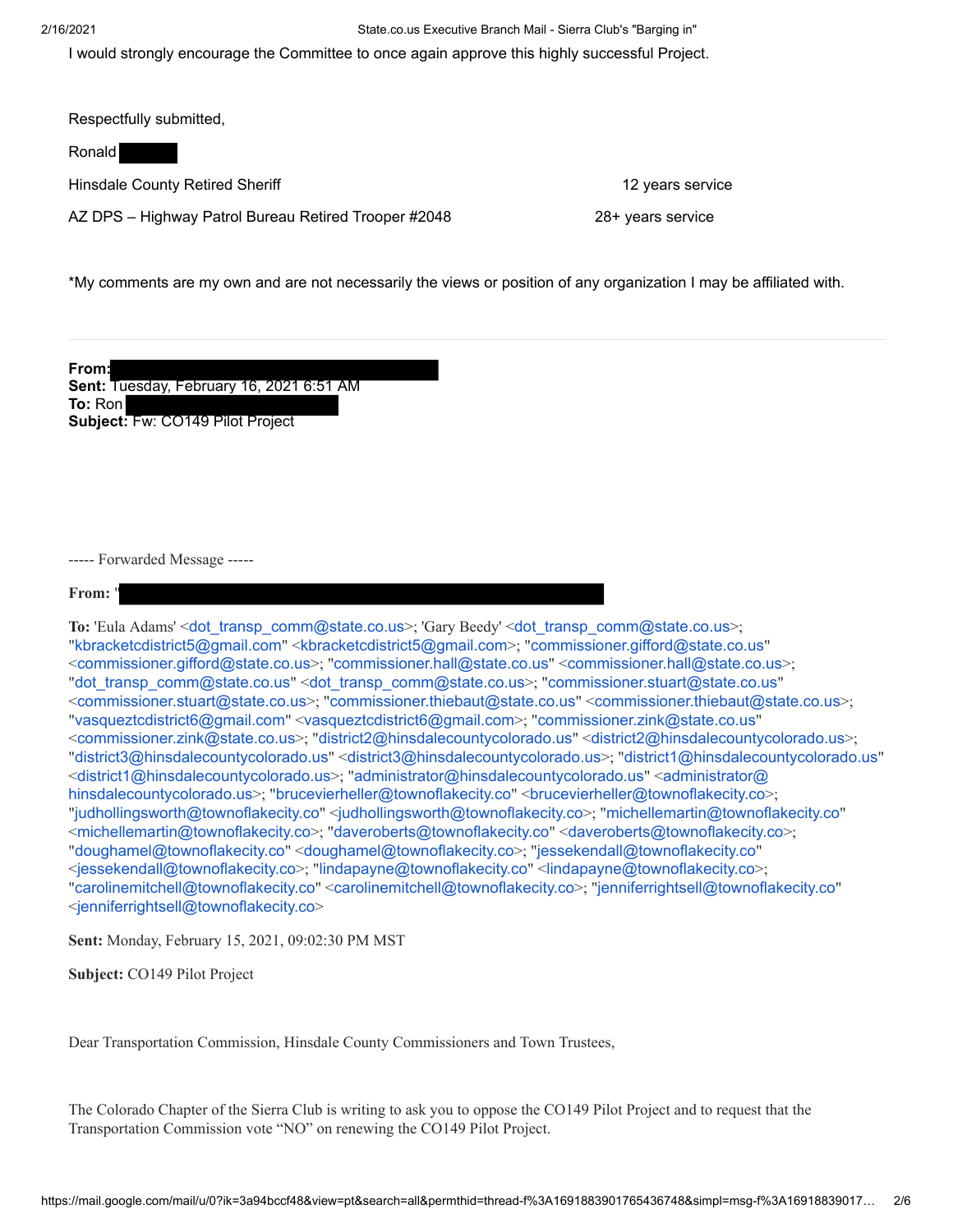#### 2/16/2021 State.co.us Executive Branch Mail - Sierra Club's "Barging in"

Sierra Club's mission is "to explore, enjoy, and protect the wild places of the earth; to practice and promote the responsible use of the earth's ecosystems and resources; and to educate and enlist humanity to protect and restore the quality of the natural and human environments." Sierra Club has more than 2.1 million members and supporters nationwide, including more than 80,000 Coloradans. Although we are comprised of a diverse population, the tie that binds us is our commitment to conserving those places, processes and organisms that will sustain our natural heritage with all its biological diversity.

The CO149 Pilot Project threatens the ecosystems upon which human life and wildlife depends. Native species that currently thrive in our mountains, including moose, deer, elk, that tourists revere and hunters seek, all depend on intact, unfragmented, healthy ecosystems for their survival. This CO149 Pilot Project fragments landscapes and thereby threatens the survival of these iconic native species.

Further, with regard to human safety, OHVs are documented as "unsafe" when allowed to operate on paved roads, hard-packed surfaces and highway environments; they are not crash-test certified; they are prone to roll-over and loss-of-control accidents; they do not have highway certified headlights or signaling devices; they endanger public safety and destroy wilderness areas.

The perceived (and unproven) financial benefit of increased OHV tourism is short-lived and will ultimately and soon destroy the very reason why tourists find Hinsdale County so appealing. This type of mechanized tourism is not sustainable for our community, and the perceived tax revenue will not preserve or protect surrounding wilderness areas – the wild areas upon which our way of life depends.

We respectfully ask that you oppose the CO149 Pilot Project. Thank you for your consideration. D



 "We can try to kill all that is native, string it up by its hind legs for all to see, but spirit howls and wildness endures." -Terry Tempest Williams Executive Committee Member Ecologist and Wildlife Chair Sierra Club, Colorado Chapter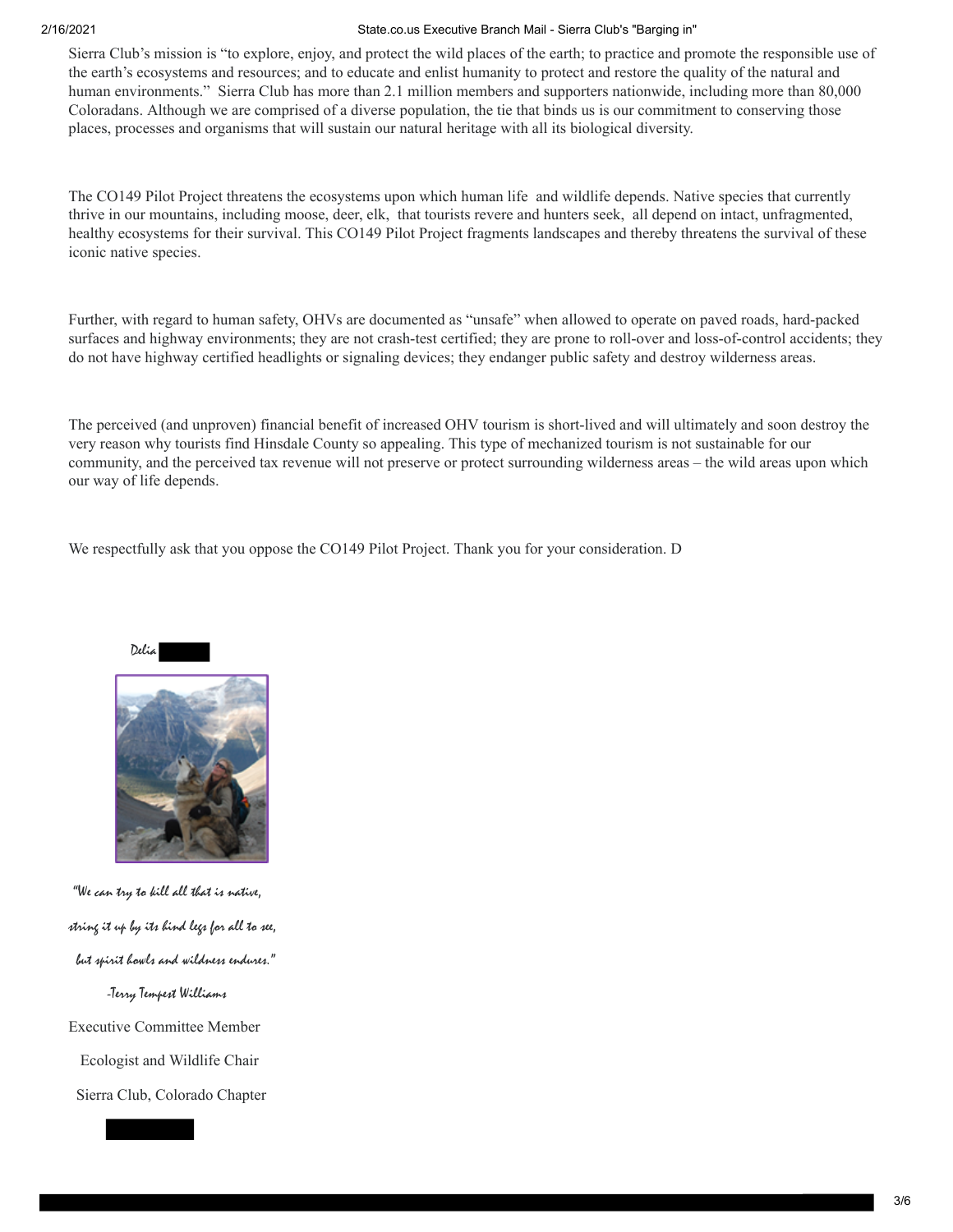**Znamenacek - CDOT, Zane** <zane.znamenacek@state.co.us> Tue, Feb 16, 2021 at 1:19 PM To: "Uebelher - CDOT, Jennifer" <jennifer.uebelher@state.co.us>, Michael Goolsby <michael.goolsby@state.co.us>

FYI

**Zane Znamenacek, PE Traffic and Safety Program Manager, CDOT Region 3**



# **COLORADO**

Department of Transportation

P 970.683.6275 [zane.znamenacek@state.co.us](mailto:andi.staley@state.co.us) | [www.codot.gov](https://urldefense.proofpoint.com/v2/url?u=http-3A__www.codot.gov&d=DwMFaQ&c=sdnEM9SRGFuMt5z5w3AhsPNahmNicq64TgF1JwNR0cs&r=ECBgWipnh1CsR620qu5ZU-boIQ5nI_ghsQW4CSHMT3g&m=j38GpV2sQ9h5RFidKwcJBxc3WEo5kvlgc2zjpZWP6hg&s=1zlNTmx2l_HSUpYdWL0WhCA6CYBbJ28mzSXY935KG6A&e=) | [www.cotrip.org](https://urldefense.proofpoint.com/v2/url?u=http-3A__www.cotrip.org&d=DwMFaQ&c=sdnEM9SRGFuMt5z5w3AhsPNahmNicq64TgF1JwNR0cs&r=ECBgWipnh1CsR620qu5ZU-boIQ5nI_ghsQW4CSHMT3g&m=j38GpV2sQ9h5RFidKwcJBxc3WEo5kvlgc2zjpZWP6hg&s=p-8Ha5oaeMFwk_fxdhutODbguefDLUGyCne8Fm4wAKE&e=) 222 South 6th Street, Room 100 Grand Junction, CO 81501 [Quoted text hidden]

Tue, Feb 16, 2021 at 3:20 PM

To: Eula Adams <dot\_transp\_comm@state.co.us>, kbracketcdistrict5@gmail.com, commissioner.gifford@state.co.us, commissioner.hall@state.co.us, commissioner.stuart@state.co.us, commissioner.thiebaut@state.co.us, vasqueztcdistrict6@gmail.com, commissioner.zink@state.co.us, district2@hinsdalecountycolorado.us, district3@hinsdalecountycolorado.us, district1@hinsdalecountycolorado.us, administrator@hinsdalecountycolorado.us, brucevierheller@townoflakecity.co, judhollingsworth@townoflakecity.co, michellemartin@townoflakecity.co, daveroberts@townoflakecity.co, doughamel@townoflakecity.co, jessekendall@townoflakecity.co, lindapayne@townoflakecity.co, carolinemitchell@townoflakecity.co, jenniferrightsell@townoflakecity.co, st8cop@centurytel.net

#### Dear Transportation Commission, Hinsdale County Commissioners and Town Trustees,

In response to Ronald , I must say that it is a little ironic that a retired Sheriff from Arizona states that I have "no legitimate knowledge…". With specific regard to my knowledge of Hinsdale County and its natural ecosystems, in fact, 10 years ago I spent three months in Hinsdale County conducting biological surveys on public lands for the BLM throughout the County. So, I do know something about the natural landscape and the environment in Hinsdale County.

Further, as an ecologist who has conducted biological surveys across Colorado for more than twenty years, I can attest to the degradation that has occurred to ecosystem health and sustainability from rampant and inappropriate OHV use on our public lands. Although I've only lived in Colorado since 1968, a short time to be sure, but enough time to witness the impacts of inappropriate development.

Even if I didn't have an intimate understanding of Hinsdale County's ecosystems, our public lands belong to all of us, not only to the people that reside in Hinsdale County, or in Colorado for that matter. Our public lands are our Natural Heritage and I believe we all have a responsibility to care for the life of these public lands including especially the ecological processes that sustain these ecosystems and the wildlife and human culture that they support.

Regarding the safety of OHV's, I've merely stated the facts as documented by the transportation safety industry and that can be found at these sites:

- [Off-Highway Vehicles on Roads](https://urldefense.proofpoint.com/v2/url?u=https-3A__consumerfed.org_off-2Dhighway-2Dvehicle-2Dsafety_off-2Dhighway-2Dvehicles-2Don-2Droads_&d=DwMFaQ&c=sdnEM9SRGFuMt5z5w3AhsPNahmNicq64TgF1JwNR0cs&r=7OKOuJVutXSCOaUyhEG_ee3r41A_wxxJzGOD-p9RLPY&m=-dXbY67wk8D--X9od7NCaF98amJiPCnZShbdZHEgioo&s=Dlc_29nm-xmgVvSsgOTmg-QqrCaeN438utzuhPigZmk&e=)
- [2020 Analysis of OHV Recalls: Increasing Number of OHVs Pulled from Market due to Safety Concerns](https://urldefense.proofpoint.com/v2/url?u=https-3A__consumerfed.org_recall-5Fblog-5F2020_&d=DwMFaQ&c=sdnEM9SRGFuMt5z5w3AhsPNahmNicq64TgF1JwNR0cs&r=7OKOuJVutXSCOaUyhEG_ee3r41A_wxxJzGOD-p9RLPY&m=-dXbY67wk8D--X9od7NCaF98amJiPCnZShbdZHEgioo&s=pDM70LsPpBWaOpYn-1QLl06FV-KsCjr-4jZ2_sjtIy8&e=)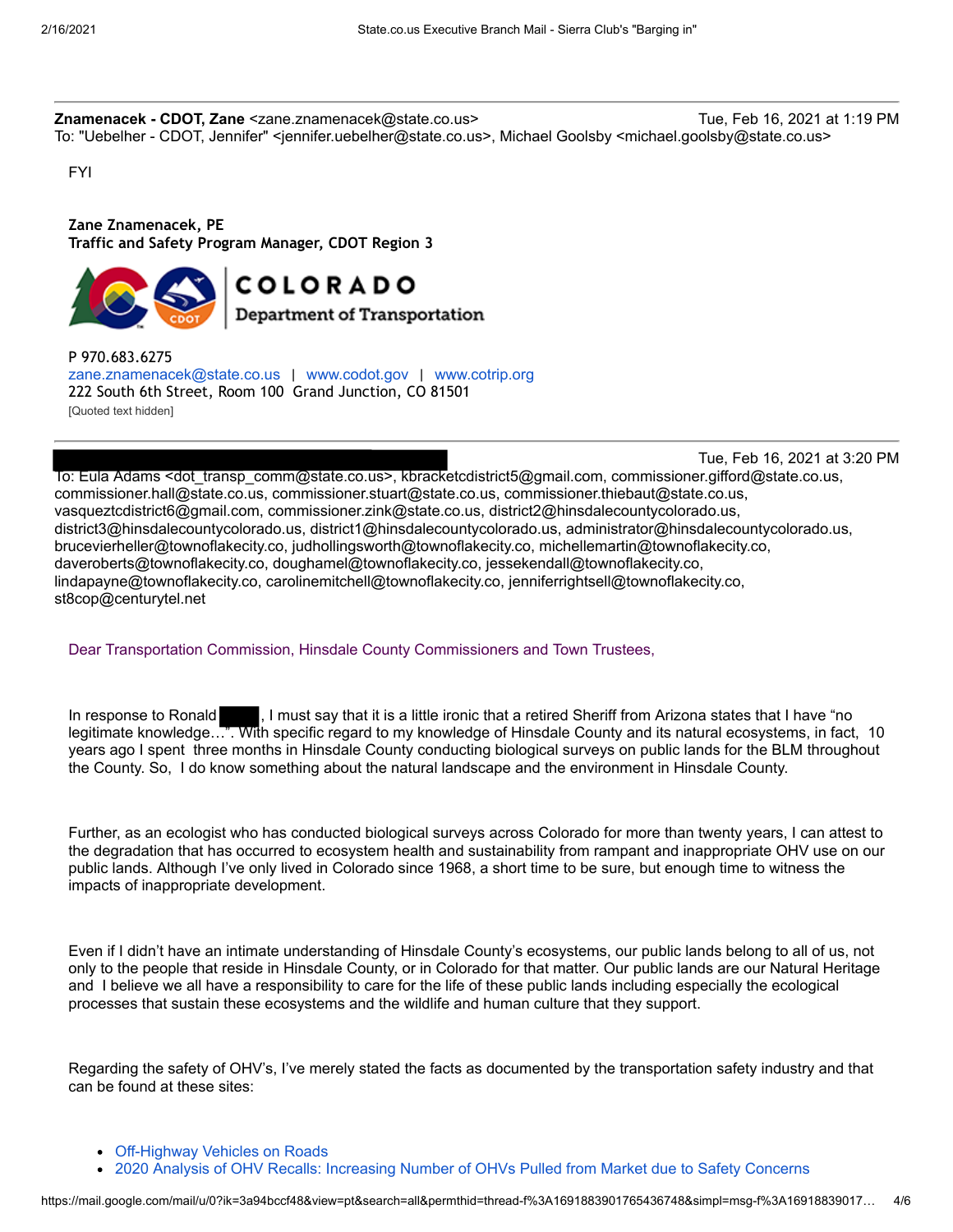- [Off-Highway Vehicle Safety and Fatality Data](https://urldefense.proofpoint.com/v2/url?u=https-3A__consumerfed.org_off-2Dhighway-2Dvehicle-2Dsafety_&d=DwMFaQ&c=sdnEM9SRGFuMt5z5w3AhsPNahmNicq64TgF1JwNR0cs&r=7OKOuJVutXSCOaUyhEG_ee3r41A_wxxJzGOD-p9RLPY&m=-dXbY67wk8D--X9od7NCaF98amJiPCnZShbdZHEgioo&s=iSISTjE__CGs-NNkMmCvflFPTC9n1ddKf8-MSJiZ3ZM&e=)
- [Off-Highway Vehicle Fatality Data](https://urldefense.proofpoint.com/v2/url?u=https-3A__consumerfed.org_off-2Dhighway-2Dvehicle-2Dsafety_off-2Dhighway-2Dvehicle-2Dfatality-2Ddata_&d=DwMFaQ&c=sdnEM9SRGFuMt5z5w3AhsPNahmNicq64TgF1JwNR0cs&r=7OKOuJVutXSCOaUyhEG_ee3r41A_wxxJzGOD-p9RLPY&m=-dXbY67wk8D--X9od7NCaF98amJiPCnZShbdZHEgioo&s=68yj0SSwx43Mllu-mRFQv5zOc_-pN3VSldbLljzvWrY&e=)
- [2020 Report of Deaths and Injuries Involving Off-Highway Vehicles with More than Two Wheels](https://urldefense.proofpoint.com/v2/url?u=https-3A__www.cpsc.gov_s3fs-2Dpublic_2020-2DReport-2Dof-2DDeathsand-2DInjuries-2DInvovling-2DOff-2DHighwayVehicles.pdf-3FczH-5FI.104OtVwPty-5FgQLdzWIp1SK5lSn&d=DwMFaQ&c=sdnEM9SRGFuMt5z5w3AhsPNahmNicq64TgF1JwNR0cs&r=7OKOuJVutXSCOaUyhEG_ee3r41A_wxxJzGOD-p9RLPY&m=-dXbY67wk8D--X9od7NCaF98amJiPCnZShbdZHEgioo&s=24kz0oOLW_VaPcwEo37CAyvq0HdlZJfQEgwcRUP6k8A&e=)
- [Recreational Off-Highway Vehicle Association position papers](https://urldefense.proofpoint.com/v2/url?u=https-3A__rohva.org_position-2Dpapers-2Dcomments_&d=DwMFaQ&c=sdnEM9SRGFuMt5z5w3AhsPNahmNicq64TgF1JwNR0cs&r=7OKOuJVutXSCOaUyhEG_ee3r41A_wxxJzGOD-p9RLPY&m=-dXbY67wk8D--X9od7NCaF98amJiPCnZShbdZHEgioo&s=jJGe71EGfRW7SlR5GcStd89W9sz7Yaze_fQtgdd9Sxc&e=)
- [ATV Safety Institute resources](https://urldefense.proofpoint.com/v2/url?u=https-3A__svia.org_atv-2Dresources_&d=DwMFaQ&c=sdnEM9SRGFuMt5z5w3AhsPNahmNicq64TgF1JwNR0cs&r=7OKOuJVutXSCOaUyhEG_ee3r41A_wxxJzGOD-p9RLPY&m=-dXbY67wk8D--X9od7NCaF98amJiPCnZShbdZHEgioo&s=2BWxE6eA7q41_wQ5YTyr3JAUx3jkbdwW5c0sXkR0PxY&e=)

Respectfully submitted. D



 "We can try to kill all that is native, string it up by its hind legs for all to see, but spirit howls and wildness endures." -Terry Tempest Williams Executive Committee Member Ecologist and Wildlife Chair Sierra Club, Colorado Chapter

Respectfully, Dee

### **From:** Ron

**Sent:** Tuesday, February 16, 2021 1:10 PM

**To:** 'Eula Adams' <dot transp\_comm@state.co.us>; 'Gary Beedy' <dot transp\_comm@state.co.us>; [kbracketcdistrict5@gmail.com;](mailto:kbracketcdistrict5@gmail.com) [commissioner.gifford@state.co.us](mailto:commissioner.gifford@state.co.us); [commissioner.hall@state.co.us;](mailto:commissioner.hall@state.co.us) [dot\\_transp\\_comm@state.co.us](mailto:dot_transp_comm@state.co.us); [commissioner.stuart@state.co.us](mailto:commissioner.stuart@state.co.us); [commissioner.thiebaut@state.co.us;](mailto:commissioner.thiebaut@state.co.us) [vasqueztcdistrict6@gmail.com](mailto:vasqueztcdistrict6@gmail.com)[;](mailto:district3@hinsdalecountycolorado.us) [commissioner.zink@state.co.us](mailto:commissioner.zink@state.co.us)[;](mailto:district3@hinsdalecountycolorado.us) [district2@hinsdalecountycolorado.u](mailto:district2@hinsdalecountycolorado.us)[s; district3@](mailto:district3@hinsdalecountycolorado.us) hinsdalecountycolorado.us; [district1@hinsdalecountycolorado.us;](mailto:district1@hinsdalecountycolorado.us) [administrator@hinsdalecountycolorado.us;](mailto:administrator@hinsdalecountycolorado.us) [brucevierheller@townoflakecity.co](mailto:brucevierheller@townoflakecity.co); [judhollingsworth@townoflakecity.co](mailto:judhollingsworth@townoflakecity.co); [michellemartin@townoflakecity.co](mailto:michellemartin@townoflakecity.co); [daveroberts@townoflakecity.co;](mailto:daveroberts@townoflakecity.co) [doughamel@townoflakecity.co;](mailto:doughamel@townoflakecity.co) [jessekendall@townoflakecity.co;](mailto:jessekendall@townoflakecity.co) [lindapayne@townoflakecity.co](mailto:lindapayne@townoflakecity.co); [carolinemitchell@townoflakecity.co](mailto:carolinemitchell@townoflakecity.co); [jenniferrightsell@townoflakecity.co](mailto:jenniferrightsell@townoflakecity.co) **Subject:** Sierra Club's "Barging in"